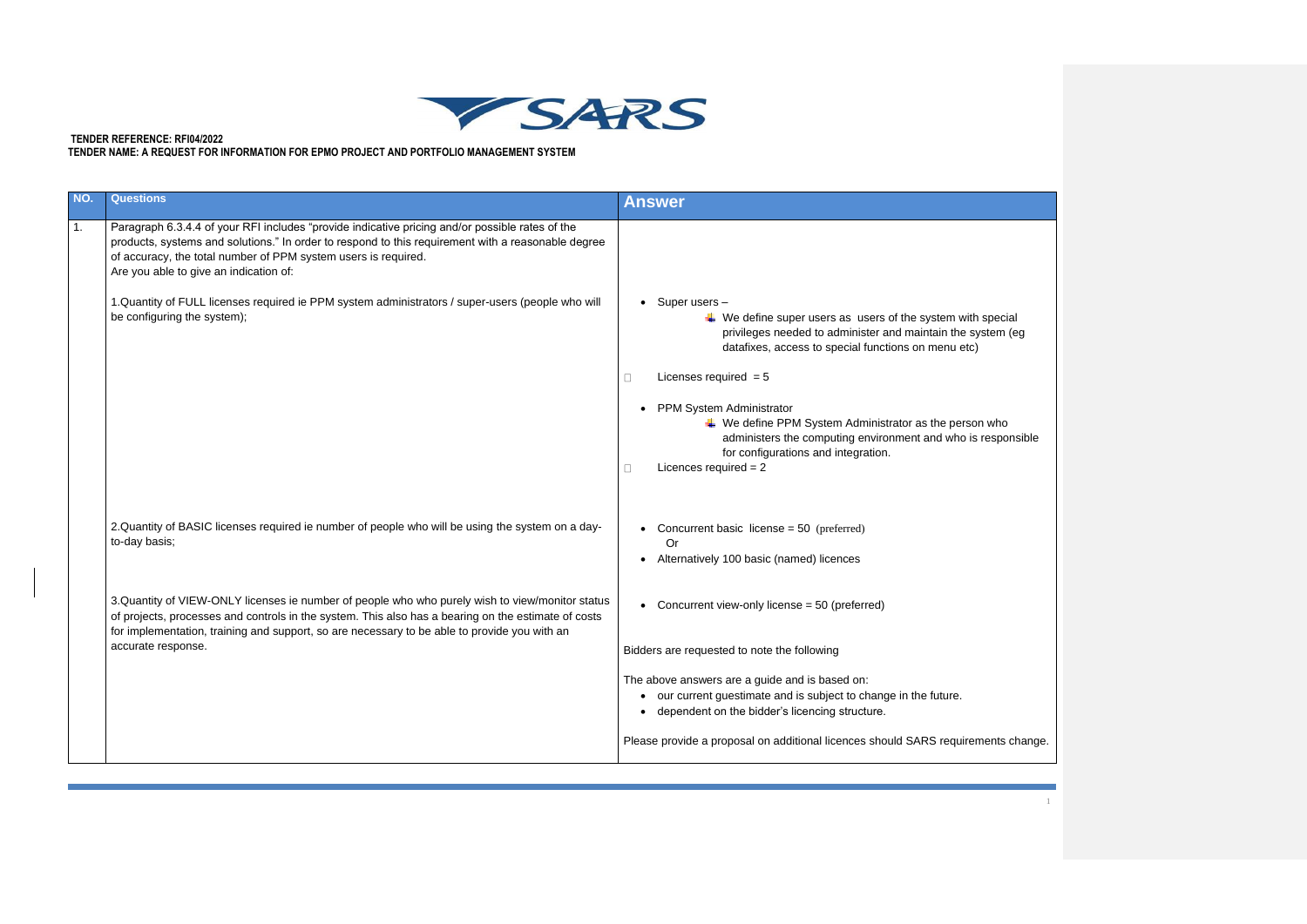

## **TENDER REFERENCE: RFI04/2022 TENDER NAME: A REQUEST FOR INFORMATION FOR EPMO PROJECT AND PORTFOLIO MANAGEMENT SYSTEM**

| to make sure   |
|----------------|
| resulting as   |
|                |
|                |
| ceived on      |
|                |
| er, it will be |
| e mentioned    |
| implemented    |
|                |
|                |
|                |
|                |
|                |
|                |
|                |
|                |
|                |
|                |
|                |
|                |
|                |
|                |
|                |
|                |
|                |
|                |
|                |
|                |
|                |
|                |
|                |
|                |
|                |
|                |
| solutions      |
| rity           |
| a should       |
|                |
|                |
|                |
|                |
|                |
|                |
|                |
| $\overline{c}$ |
|                |
|                |

| No. | <b>Questions</b>                                                                                                                                                                                                                                                                                                                                                                                                                                                                                                                                                                                                                                                                                                                                | <b>Answer</b>                                                                                                                                                                                                                                                                                             |
|-----|-------------------------------------------------------------------------------------------------------------------------------------------------------------------------------------------------------------------------------------------------------------------------------------------------------------------------------------------------------------------------------------------------------------------------------------------------------------------------------------------------------------------------------------------------------------------------------------------------------------------------------------------------------------------------------------------------------------------------------------------------|-----------------------------------------------------------------------------------------------------------------------------------------------------------------------------------------------------------------------------------------------------------------------------------------------------------|
| 2.  | Paragraph 10.1.3 states, "Should the Respondent wish to submit the Proposal via email ". Could<br>you please confirm that this is acceptable, and that a hardcopy file will therefore not be required<br>should we choose this option.                                                                                                                                                                                                                                                                                                                                                                                                                                                                                                          | That is correct, as the RFI made provision for that. Bidders are adviced to make sure<br>that their electronic submission are not too big and do not get delivered, resulting as<br>nonsubmission.                                                                                                        |
|     |                                                                                                                                                                                                                                                                                                                                                                                                                                                                                                                                                                                                                                                                                                                                                 | It remains the bidders responsibility to ensure that all submisions are received on<br>time irrespective of method of submission.                                                                                                                                                                         |
| 3.  | With reference to the above mentioned RFI, there is a section on integration, pse see below.<br>Question is will SARS be looking for these requirements from a local reference perspective, or will<br>global references do please?                                                                                                                                                                                                                                                                                                                                                                                                                                                                                                             | Global references will be acceptable for the purposes of the RFI, however, it will be<br>expected of the bidder to support the development locally. All the above mentioned<br>systems are in-house at SARS so the integration will be with the SARS implemented<br>systems on the SARS national network. |
|     | EPMO PROJECT AND PORTFOLIO MANAGEMENT SYSTEM<br>Integration<br>Advanced features should include the provision of widely used integration as standard, such as the<br>ability to interface/integrate with other third party data sources such as:<br>• Enterprise resource planning (ERP) integration<br>o Accounting software integration (SAP FI)<br>o Human Resources software integration (SAP HR)<br>o Business intelligence (BI) software integration (SAP BW and Power BI)<br>o Content or document management systems integration (SharePoint Portal)<br>• Data export<br>• Data import<br>• Help desk software integration (Remedy)<br>• Project management software integration (eg MS Project)<br>• User directory (Active Directory) |                                                                                                                                                                                                                                                                                                           |
| 4.  | Please assist us with two questions:                                                                                                                                                                                                                                                                                                                                                                                                                                                                                                                                                                                                                                                                                                            |                                                                                                                                                                                                                                                                                                           |
|     | How many user licenses are required? / How many users will be using the system?<br>1.                                                                                                                                                                                                                                                                                                                                                                                                                                                                                                                                                                                                                                                           | Bidders are required to refer to answers provided on no 1 above.                                                                                                                                                                                                                                          |
|     | 2.<br>Do you have a data residency requirement for the solution?                                                                                                                                                                                                                                                                                                                                                                                                                                                                                                                                                                                                                                                                                | SARS would consider proposals for both Cloud-Based or On-premises solutions<br>however, the solution has to conform to the SARS technology and security<br>requirements and has to be based on a centralised architecture (no data should<br>reside on any local client).                                 |